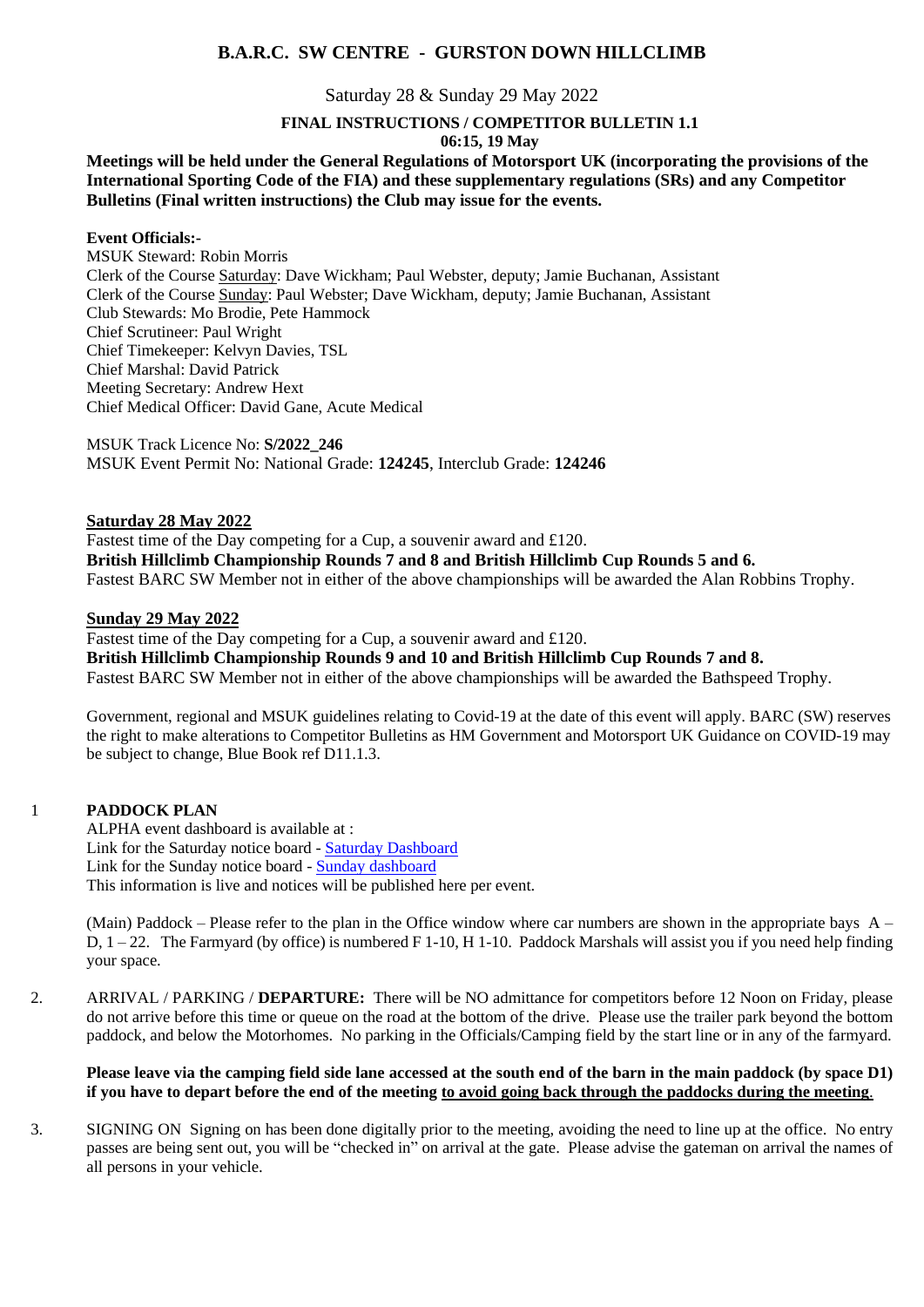- 4. SCRUTINEERING: **Scrutineering will start at 07:30** The information you submitted has been passed to the scrutineers. Scrutineers are present at the meeting who will check all cars and documents. Please remember to bring your Competition Licence, club membership card, Vehicle Passport / Log Book (if applicable), MOT Certificate (if applicable) as these may be requested and examined.
- 5. Gurston Down has a **'No Tyre Spinning/Warming'** policy on the way up to the Start Line. The First Offence will result in returning straight back to the paddock forfeiting that run. The second offence will result in exclusion from the event. Tyre wraps etc to be removed and disposed of in paddock bays or assembly / holding area and not in the startline area.
- 6. PRACTICE & COMPETITION RUNS will, where possible, be run in car number order, as published prior to the event, in batches.

Provisional running order for Saturday 28 May:

| Batch 1 | 732, 734                                                |
|---------|---------------------------------------------------------|
| Batch 2 | $12 - 35, 740, 744, 756, 757$                           |
| Batch 3 | $38 - 57, 709, 760, 768, 772, 775, 776, 780, 785$       |
| Batch 4 | $60 - 78$ , 797, 702, 704, 706, 708, 901, 902, 903, 905 |
| Batch 5 | $80 - 87, 9, 88 - 92, 10, 911, 916, 929$                |
| Batch 6 | $95 - 98$ , 7, $100 - 105$ , 8, 6, 5, 4, 2, 1           |
| Batch 7 | $110 - 131$                                             |

Provisional running order for Sunday 29 May:

| Batch 1 | 720, 732, 734                                          |
|---------|--------------------------------------------------------|
| Batch 2 | $12 - 35, 740, 744, 756, 757$                          |
| Batch 3 | 38 - 57, 709, 760, 768, 772, 775, 776, 780, 785        |
| Batch 4 | $60 - 78, 797, 702, 704, 706, 708, 901, 902, 903, 905$ |
| Batch 5 | $80 - 87$ , 9, $88 - 92$ , 10, 911, 916                |
| Batch 6 | $95 - 98$ , 7, $100 - 105$ , 8, 6, 5, 4, 2, 1          |
| Batch 7 | $111 - 131$                                            |

Application must be made to the Clerk of the Course for any variation in the running order. We will be operating the standard Gurston starting procedures. However please note:

Cars to remain in paddock spaces until called forward by paddock marshals. Limited cars will be held in forming up area. Driving to the line as soon as possible after being called will be much appreciated.

Printed times are available at terminals at the far end of the office. Times will be available through the Gurston live timing website and timing screen as you enter top paddock. No printed times are available in the top paddock.

On returning down the hill on the last run of the day, thanking the marshals with a wave or thumbs up in much appreciated, however please avoid using your car horn, in respect of our neighbours.

If you come to a halt on the hill, a marshal will approach your car, face on and at a safe distance, in order to obtain a "thumbs up" signal from you. An intervention (recovery or medical) vehicle will attend if help is required.

DOUBLE DRIVERS - Double drives are prefixed **7 or 9. Please note:-** Would double drives please indicate on arrival in the top paddock by raising their arm in order that the paddock marshals can park them appropriately. The driver without the dual prefix runs in class. The driver with the '7/9' prefix will run in an earlier batch.

Double drivers will be released first to return to the paddock, so there should be plenty of time to return and park in your paddock bay, make the changeover, engine to cool, etc. Stay in your paddock space until you are called forward. The driver without 7/9 prefix should be able to run in class order this way.

PRACTICE - (both days) will start at 8.30am. **Our intention is to offer two practice runs followed by lunch break (provisional), followed by the First Competitive Run, Second Competitive Run, then the British Hillclimb Championship Top 12 run-off between the fastest 12 registered drivers.** Meeting ends.

RESULTS - Provisional results will be announced at the end of the meeting, formal results will be checked, to be posted digitally and at the office when verified. **There will be awards ceremonies both days at the end of the meetings, outside the restaurant. Awards are available for FTD, class 1st (if 2 or more in class), 2nd (if 5 or more in class), 3rd (if 9 or more in class).**